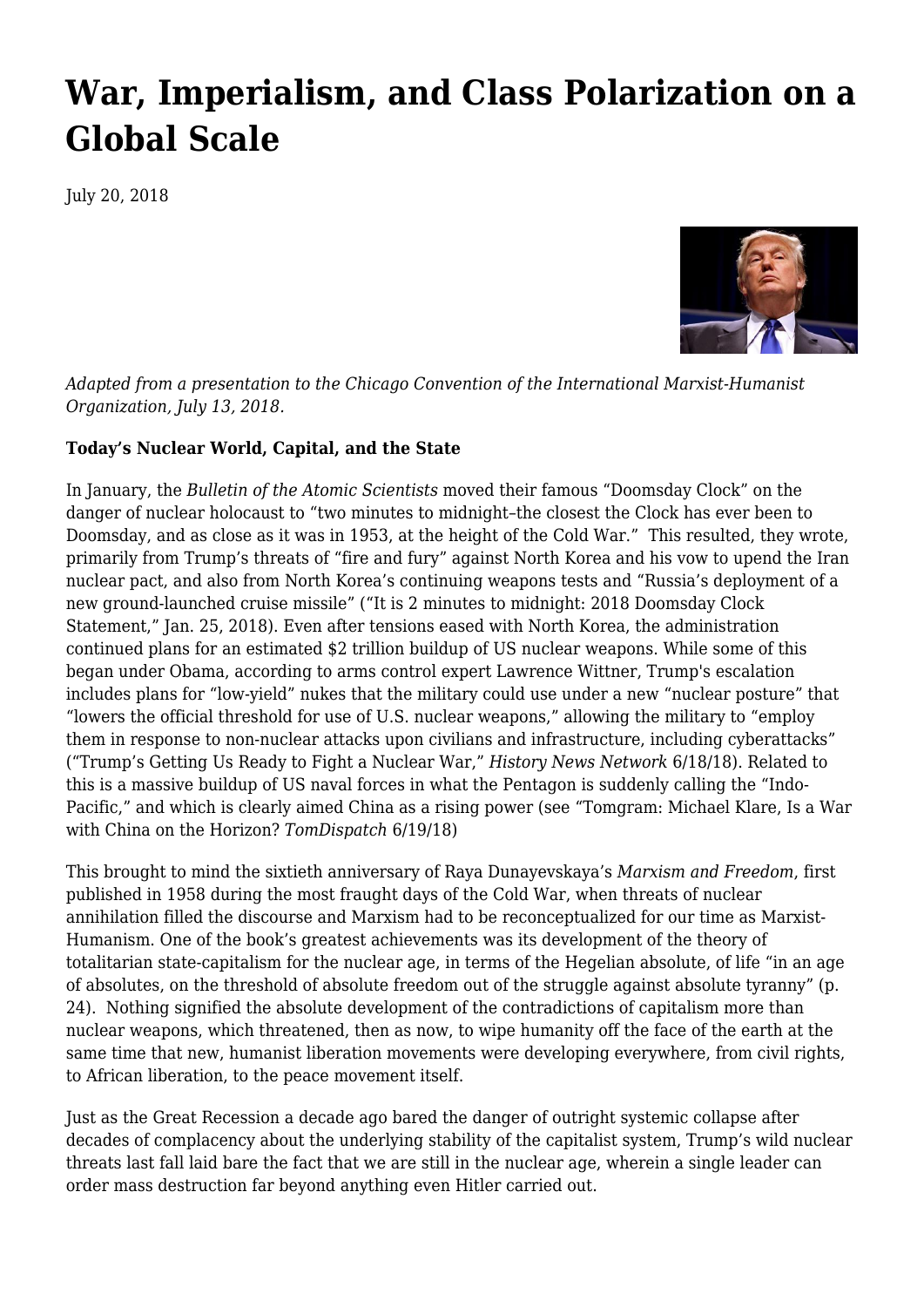Since those wild threats of last year, Trump has held his photo op with Kim Jong-un, but who besides his apologists believes that peace is at hand on the Korean peninsula and in the region? At the same time, the Trump administration continues to move closer toward war with Iran, continues to support Saudi Arabia's murderous war on Yemen, while accelerating its war at home against immigrants by forcibly separating thousands of children from their parents in a policy reminiscent of slavery or the Nazi concentration camps.

All this thrashing about is no sign of US strength, as Trump's supporters would have it, for the ascendancy of such a retrogressive figure to the top of the political system signals instead the first modern democracy's degeneration toward corruption and barbarism, that is, toward fascism. Fortunately for us, Trump may have come to power too early. Hard-won democratic institutions and norms, though attenuated by decades of imperialist war abroad, political opportunism, and rampant economic inequality at home, still stand in his way at a time when we are also experiencing levels of mass mobilization for radical change not seen in decades.

Underlying all this is the US's economic decline relative to rising powers, especially China, and US failure to provide any kind of secure economic existence for the majority of its people. To give one shocking example, as the World Health Organization reported on May 30, "China has overtaken the United States in healthy life expectancy at birth" (Reuters, "China overtakes U.S. for healthy lifespan: WHO data" 5/30/18)

To be sure, Russia and especially the US remain the world's most important nuclear powers, with the arms trade another area in which they are still the global hegemons. However, if present trends continue, the US will be surpassed by China in these spheres as well, just as the US surpassed Britain and Germany a century ago. For as Marx wrote in his 1880-82 *Ethnological Notebooks*:

"The seemingly supreme independent existence of the state itself is only an *illusion*, since the state in all its forms is only an excrescence of society. Just as the state only *appears* at a certain stage of social development, the state will also disappear when society reaches a stage of development that until now it has not reached… fundamental error… that *political superiority*, whatever its peculiar shape, and whatever the ensemble of its elements, is taken as something standing over society, resting solely upon itself…. For example, *better armaments* depend directly on *improvements in the means of production*…." (Krader edition, pp. 329-30).

Thus, the fundamental economic weakness and stagnation of the US, Russia, Western Europe, and Japan are the most important lens through which to grasp the wild gyrations of Trump and so many other retrogressive developments in these societies. However, the economy is not the only lens. The dimensions of world politics and of social movements of resistance cannot be reduced to underlying economic circumstances, with theory as a mere "photocopy" of material reality, as the pre-dialectical Lenin wrote in his *Materialism and Empirio-Criticism* of 1908. For as Marx wrote famously in the introduction to the *Grundrisse*, certain developments of human creativity can be "out of all proportion to the general development of society, hence also to the material foundation" (Nicolaus trans., p. 110). As to the sphere of the state and politics, for long periods, the state can even seem to be suspended above the various social classes. As Marx wrote in the *Eighteenth Brumaire of Louis Bonaparte*, the modern state "restricts, controls, regulates, oversees, and supervises civil life from its most all-encompassing expression to is most insignificant stirrings" (Marx, *Later Political Writings*, ed. Carver, p. 68).

In the *Eighteenth Brumaire*, Marx analyzed Bonapartism, a modern form of authoritarianism with all too much relevance in the era of Trump. He also wrote of history repeating itself, in Hegelian terms, "the first time as high tragedy, the second time as low farce" (p. 31). To be sure, this farce was not mild or gentle, as many lost their lives, were tortured, or forced into exile. What was farcical was the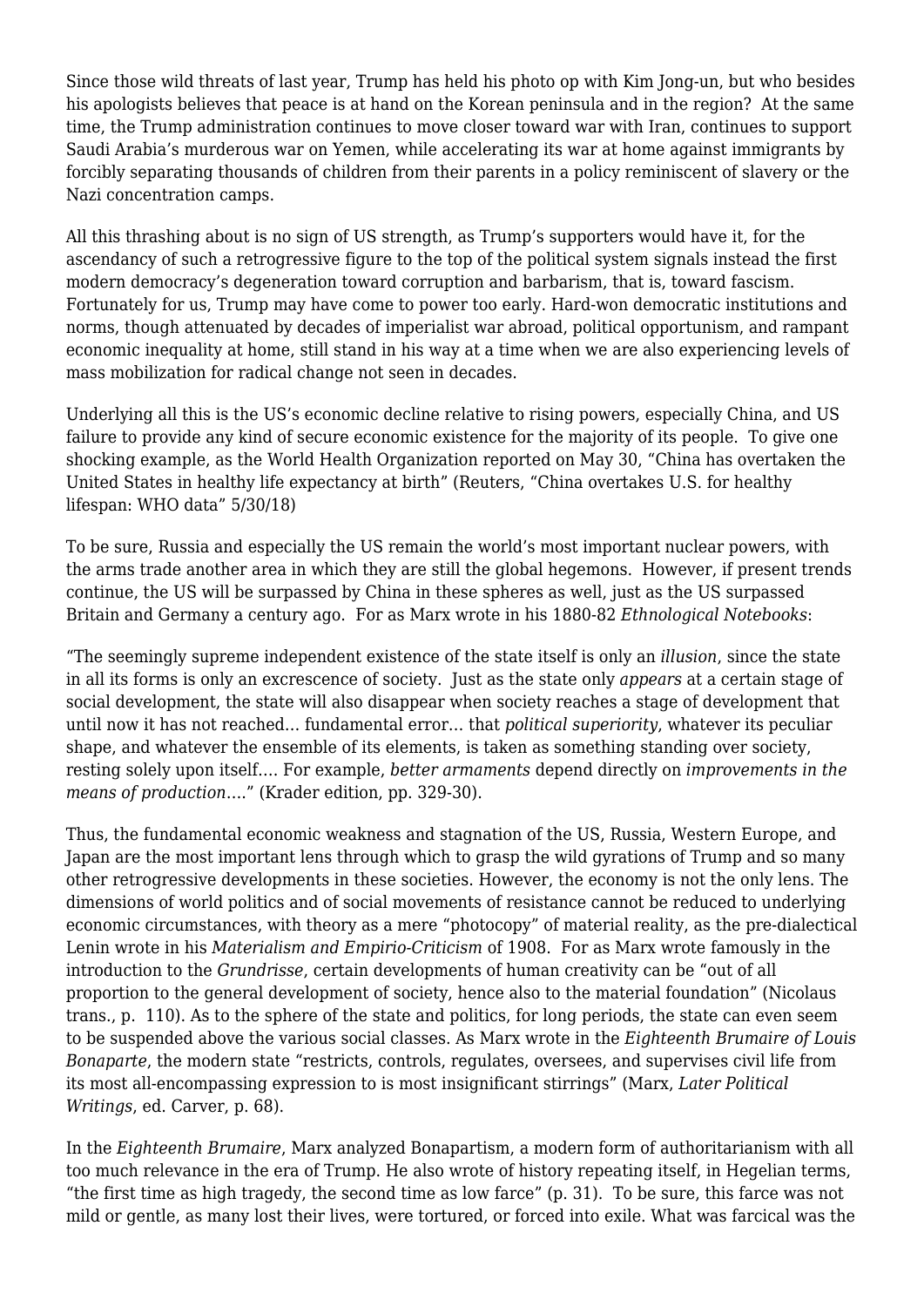new Bonapartist order's claim to any kind of legitimacy besides that of the cynical and corrupt exercise of power. This contrasted to the real tragedy of the French Revolution of 1789, where lofty emancipatory aims crashed down into a tyranny of a different sort.

## **The Trump-Kim Photo Op**

The concept of history repeating itself as low farce is instructive in terms of Trump and Kim vs. Nixon's famous opening to China in the 1970s, to which Trump's supporters have tried to compare it. The Nixon-Mao rapprochement was a real opening for US imperialism, which could henceforth play China off against the US's main rival Russia, all the while seeming to make a move toward peace while also escalating the bombing of Vietnam. And it was a real tragedy for the global left of the time, whether very objectively in how Mao threw his weight against Vietnam and later against the Black liberation movements of Southern Africa, or more subjectively in how China's rapprochement with Nixon sucked the wind out of the sails of the still large Maoist legions of the New Left and the Black Panthers, leading to a rapid decline of the left at the very time Nixon was being driven out of office after Watergate. Thus, Nixon's China diplomacy helped extricate the system as a whole from the socio-political crises of the 1960s, not to speak of how it eventually led to the massive profits global capital accumulated on the backs of Chinese workers.

While the bumbling Trump's North Korea visit is an example of low farce, the photo op with Kim Jong-un has at least temporarily lessened nuclear tensions in East Asia, no small thing given Trump's 2017 threats of outright nuclear war. And here the pressure of the South Korean people must be acknowledged in helping to bring the region back from the brink.

But it will also allow Trump to concentrate on warmongering against Iran and most of all, his war on the American people. To be sure, Trump has zig-zagged chaotically over the past 18 months, from speaking of "fire and fury" to annihilate N. Korea in a nuclear attack, to the current charm offensive.

Nonetheless, three large continuities can also be discerned:

1. Disdain for other liberal democracies — Western Europe, Japan, Canada — as seen in the blowup at the G7 meeting. This is in keeping with his own authoritarian politics and with his tilt away from neoliberal free trade.

2. Affinity not for dictators in general, but for Putin in particular, and those others, from Duterte in Philippines to Orban in Hungary, who exhibit clear fascist tendencies. This is not some idiosyncrasy of Trump, but part of a global trend of the right and far right gravitating toward Russia under Putin. It can be seen in Orban's Hungary, Italy's new nationalist government, in France's far right and mainstream conservatives, and in Bavaria's Christian Social Union in Germany. This explains why there has been so little resistance to Trump's pro-Russia stance from the Republican party in the US, which is undergoing before our eyes a similar evolution.

3. A politics of distraction, scandal, and polarization along racist, xenophobic, and misogynist lines that covers over the deep economic malaise underneath a slightly growing economy wracked by unprecedented inequality and tepid profit rates.

And for Kim's North Korea, there was no talk of any opening in terms of freer expression or action by the Korean people. This is especially true for the North Korean working class, which suffers under the world's most repressive dictatorship, which allows them to starve as it goes all out for nuclear weapons. What may be on the agenda if the rapprochement holds is the hyper-exploitation of a demographically young labor force by multinational corporations. There are also reports of large unexploited deposits of iron ore and rare earth minerals, crucial for military electronics and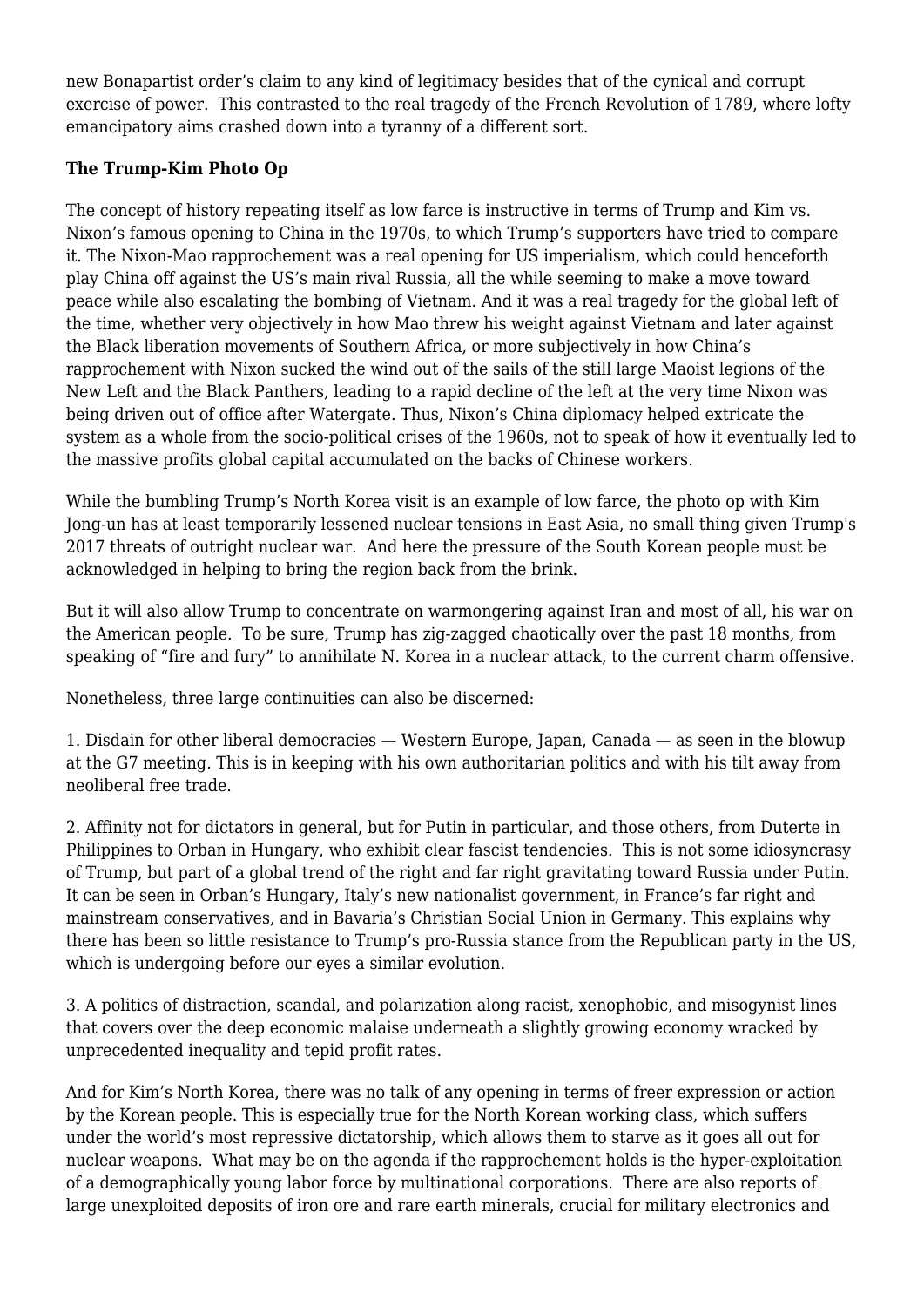communications (Alexandra Stevenson, "What If North Korea Opens Its Economy, Even a Little" *NY Times* 6/15/18). But if Trump's erratic moves toward North Korea constitute an attempt to stave off the rise of China in the region, such a relatively minor event will not alter very much the tectonic plates of global economic and political trends.

Nor should we let down our guard concerning the continuing danger of nuclear war in the region. If Trump thinks that North Korea will actually give up its nuclear weapons in exchange for a few small gestures like cancelling war games, he is sorely mistaken. For unless the US decides, at least implicitly, to recognize North Korea as a nuclear power, no resolution is in sight. And North Korea's holding onto its nuclear weapons could easily lead to greater militarization by a Japanese government that is already moving in that direction.

### **The Better to Attack Iran?**

Trump was elected on a platform of military confrontation with Iran, in this case a policy that "mainstream" Republicans like John McCain ("bomb bomb Iran") share with our demagogic president. Trump abrogated the Iran nuclear agreement on May 8 and has appointed ultra-hawk and Iranophobe John Bolton National Security Adviser. One is tempted to conclude that Trump has feinted peace toward North Korea the better to plan an outright war on Iran. Whether the US attack comes sooner, later, or not at all, Trump has ratcheted up sanctions on Iran and is pressuring

Western European governments and firms also to cut off Iran. So far, European political leaders have held out, but it is unclear if they can or will apply sufficient economic pressure on Europebased corporations to force them to keep up their economic relations with Iran in the face of US threats of secondary sanctions.

At the same time, Iran is seething with internal unrest, especially since the street uprisings of last winter when government buildings were burned and crowds shouted "Death to the Dictator." Women's protests over compulsory head covering have also continued, but a harsh crackdown has targeted even their lawyers in recent weeks. A steep currency collapse has only heightened social tensions.

Some Iranians believe that they can use Trump's hostility to the regime to help them overthrow it. This is illusory, as it is likely that Trump's threats will trigger a nationalist backlash in defense of the homeland. This happened when the US encouraged Saddam Hussein to attack Iran in 1980, and some oppositionists discredited themselves permanently by allying with Saddam.

### **Elsewhere in the Middle East: War and Counterrevolution**

As we meet today, the Syrian civil war has been going on for seven years. The world has watched passively, or worse, aided the Assad regime as it has massacred 500,000 of its own people and created 13 million internal or external refugees, in other words, a majority of the prewar population of 22 million (Phillip O'Connor, "Most displaced Syrians are in the Middle East, and about a million are in Europe," PEW Research Center, Jan. 29, 2018).

With strong support from Russia, the Assad regime has retaken Deraa, the city where the uprising began, creating an additional 320,000 refugees stuck in a burning desert at the border with Israel and Jordan, neither of which are admitting them. It is becoming increasingly clear that Assad plans to change the demographic makeup of the country by preventing most of the 13 million refugees from returning, thus tilting the makeup of the population away from Sunni Arabs (75% of the prewar total) toward Christians (8%) and his own Alawite sect (11%). This is seen in the April 2018 Law No. 10, which allows the regime to confiscate land, homes, and crops of "absentees," and which has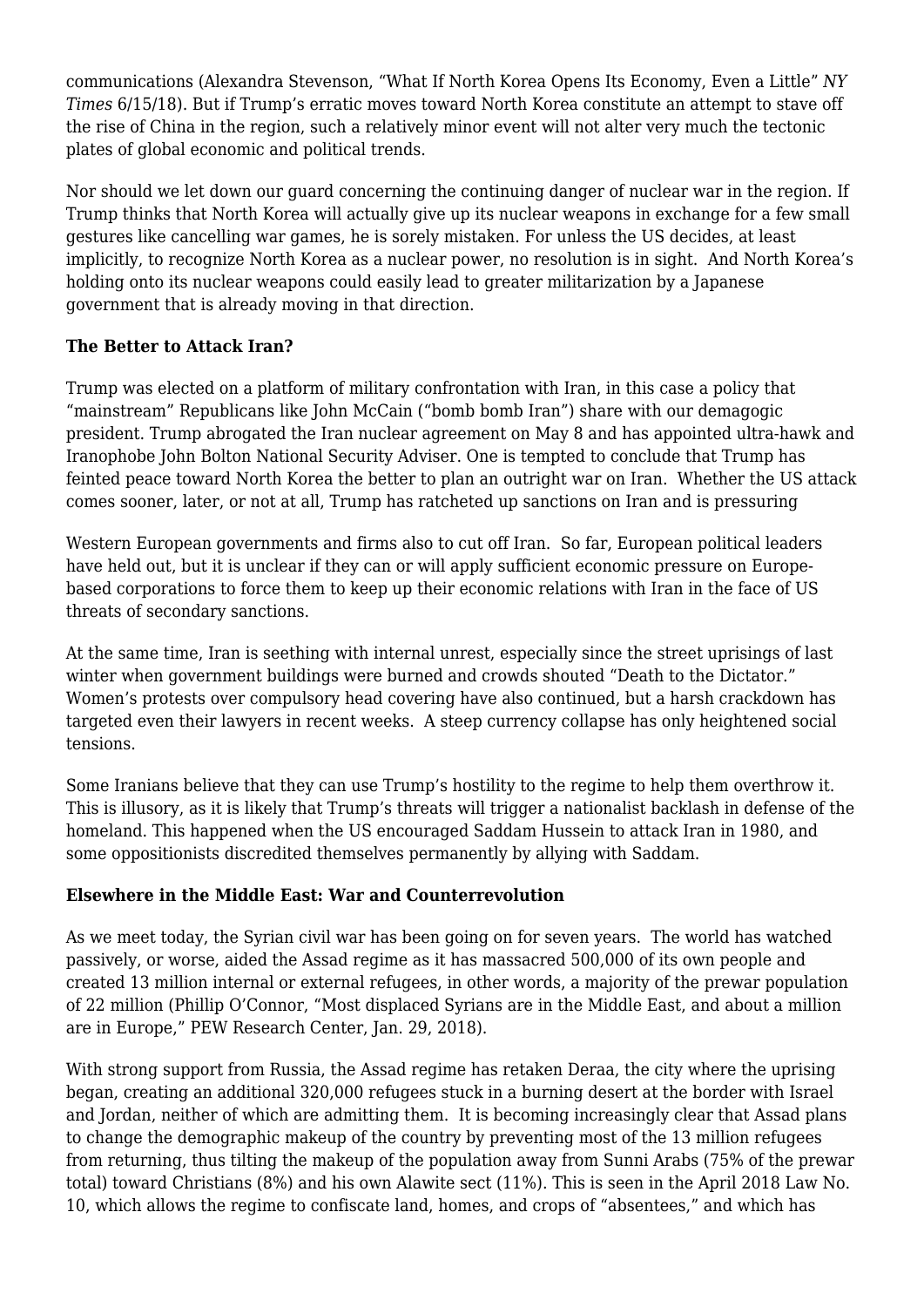already begun to be applied in areas of Damascus and in some rural areas as well ("The Regime Begins to Reap the Rewards of Law No. 10, Syrian Observer, June 19, 2018). At the same time, some remnants of the 2011 revolution are still holding out, as are the leftist-oriented Syrian Kurds. Throughout the civil war, Russia, Iran, and their Shia militia allies like Hezbollah have taken part in war crimes on a massive scale, while the US and Western Europe have wrung their hands while failing even to exert serious pressure on Assad and his allies. Nothing better reveals the fact that there are several forms of imperialism and subimperialism, not just ones emanating from the US and Western Europe. The war has also revealed the ultimate similarity of aims of all these powers, none of which have wanted to see the actual dismantling of the Assad regime. Syria will continue to test the left, as seen in the walkout at the Left Forum in New York in June over their slating of Assad apologist and Green Party leader Ajamu Baraka as a keynote speaker, a walkout in which I was proud to have participated.

In Turkey, Recep Tayyip Erdogan has won a hotly contested election that will consolidate his authoritarian rule. However, regime manipulation of the electoral process probably means that his 53% tabulated support is in reality considerably less than a majority. Moreover, for the first time the Kemalist nationalists agreed to unite not only with moderate religious parties but also with the leftist pro-Kurdish People's Democratic Party. This suggests that the opposition will continue to struggle in a situation where the economic situation is deteriorating, 100,000 political prisoners remain in jail, and Erdogan has announced further military incursions into Syria to attack the Kurds.

In Yemen, Saudi and Emirati forces have laid siege to the port city of Hodeida, the main point of entry for international aid for a population threatened by hunger and cholera, in what is being termed the world's worst humanitarian crisis. This comes after years of merciless bombings by the Saudi air force, aided directly by the US military. The anti-Saudi forces, the Houthi militia, which are almost as reactionary, are steeped in a dogmatic form of Shia Islam.

In Gaza, a new stage of Palestinian resistance has unfolded in the face of Israeli massacre, as thousands of nonviolent protestors have surged against the barrier that walls them into a concentration camp like existence. While the spring 2018 protests began as a grassroots effort, the extent to which the right-wing Hamas movement has taken it over is unclear. More significantly, the abstract maximalist slogans about return of "all" land going back to 1948 undermines the stated Palestinian aim of coexistence rather than destruction of Israel. Overall though, the creativity of the youth, the prominence of women in the demonstrations, and their overwhelmingly nonviolent character show that a truly mass movement has come into existence. It is something that has the potential to shake up what has seemed to be a dire and hopeless situation for Palestinians, especially after Trump unconscionably recognized the whole of Jerusalem as the sole property of Israel by moving the US Embassy there.

But what of countries where revolutions have actually succeeded in bringing leftwing groups to power? Have they begun to achieve a humanist alternative to capitalism? Since so many revolutions of the past 75 years have had a national element, it is important to remember a distinction Marx drew between what he termed "narrowly national [*étroitement national*]" movements and national revolutions that were "reforming and democratic," i.e., ones that put forth issues like land reform even when it targeted the indigenous upper classes rather than just a foreign enemy or occupying power ((Marx, "[On the Polish Question]," *Marx-Engels Collected Works* 6, p. 549, trans. slightly altered on basis of French original in Rubel, *Karl Marx Oeuvres* IV (1994), p. 1001).

### **South Africa and the Limits of Political Revolution**

Next year South Africa will mark 25th anniversary of the end of apartheid, a great revolutionary victory of the last century comparable to the dismantling of chattel slavery in the US. But this year,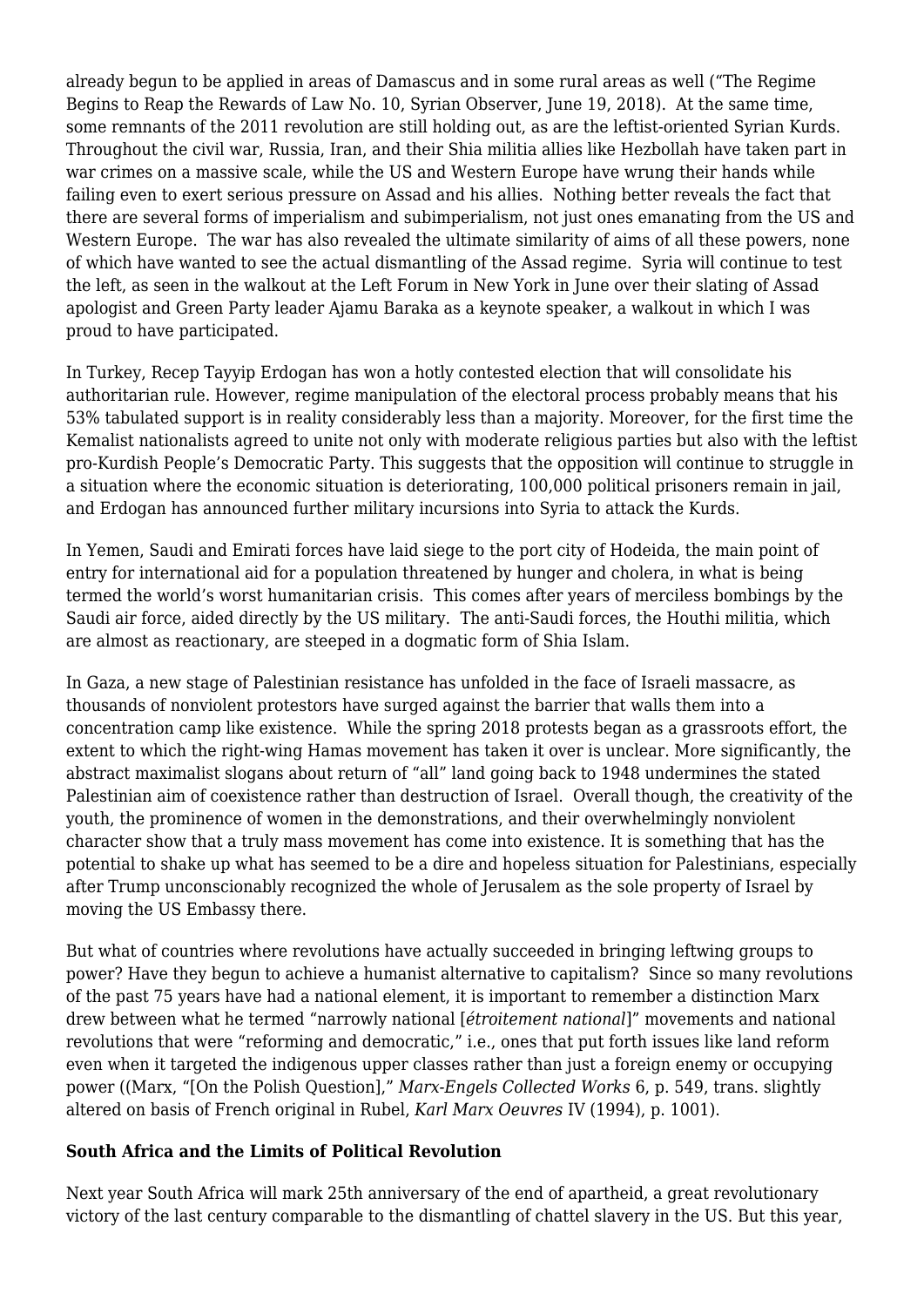while South Africans finally got rid of President Jacob Zuma, he has been replaced by the ruling African National Congress (ANC) with someone equally inimical to the interests of the working class, Cyril Ramaphosa.

South Africans forced the resignation of the notoriously corrupt Zuma after months of street protests and unrest. Zuma had entered office promising to stem the rampant economic inequality that has wracked post-apartheid South Africa. In recent years, South Africa has placed at the very top among the 158 countries measured by the World Bank's Gini index of economic inequality, with a far worse score than other major countries like Brazil, Mexico, or even the US.

How can this be in a country that has one of the most democratic constitutions in the world, where the freedom of the press and assembly are well established, and where the political leadership comes from the ANC, which long espoused socialist as well as democratic goals and demands?

But what type of socialism was that of the ANC? Unlike many other African liberation movements, the ANC had a stronger trade union base and a substantial number of Communist Party members, some of whom formed part of the ANC leadership. This led to constant redbaiting by the apartheid regime, which made it easier for the US and other Western imperialists to support the regime for many years, including CIA help in the 1962 arrest of Nelson Mandela. It also resulted in two additional problems for the revolutionary movement once its power grew and the transfer of power to the Black majority began to be negotiated. First, the Communist Party, as was typical of Moscowline parties, held to a two-stage theory of revolution wherein the so-called democratic revolution had to be consolidated and then, much later, the social revolution. This, not just the neoliberal atmosphere of the 1980s and 1990s, gave an ideological justification for the kind of class compromise that took place in South Africa. Second, the presence of avowed Marxists in the ANC gave it left cover for these very class compromises, which leftwing and militant elements of the trade unions and the overall anti-apartheid movement might not otherwise have accepted.

In a road not taken, martyred Black Consciousness Movement leader Steve Biko not only opposed Russian as well as US imperialism, but also wrote of "a socialist solution that is an expression of Black communalism" ("Steve Biko Speaks for Himself," *News & Letters*, Nov. 1977).

Veteran Africa scholars John Saul and Patrick Bond have explored these kinds of issues in their comprehensive 2014 book, *South Africa. The Present as History: From Mrs Ples to Mandela and Marikana*. They trace the process of what Marxist-Humanists (here following Lenin's Hegel Notebooks) call transformation into opposite. In South Africa, this was long and complex, going all the way back to the apartheid days. Here are some of the key junctures:

1948: The white Nationalist minority installs apartheid or complete segregation, at a time when many African countries were moving toward independence and Black rule. In these days the ANC fights back hard, enacts the pro-socialist Freedom Charter, but is crushed by the early 1960s, with key leaders like Nelson Mandela in prison, and others in exile. International capital and the Western powers go along with apartheid, while Russia and China aid the ANC, which the government brands "communist." It was a very successful capitalism, for a while.

1976: The spontaneous Soweto uprising, inspired by the Black Consciousness Movement, pits unarmed youth against the state, with thousands killed. International capital and the Western powers hesitate a bit in their support, especially after several neighboring southern African countries achieve Black majority rule, at a time when Mao's China sides secretly with South Africa while the Russian-backed Cuban forces help repel their last-ditch intervention attempting to block the independence of Angola. By the 1980s, mass strikes and street unrest have made South Africa almost ungovernable. Also during this period, ANC exile leaders meet with representatives of big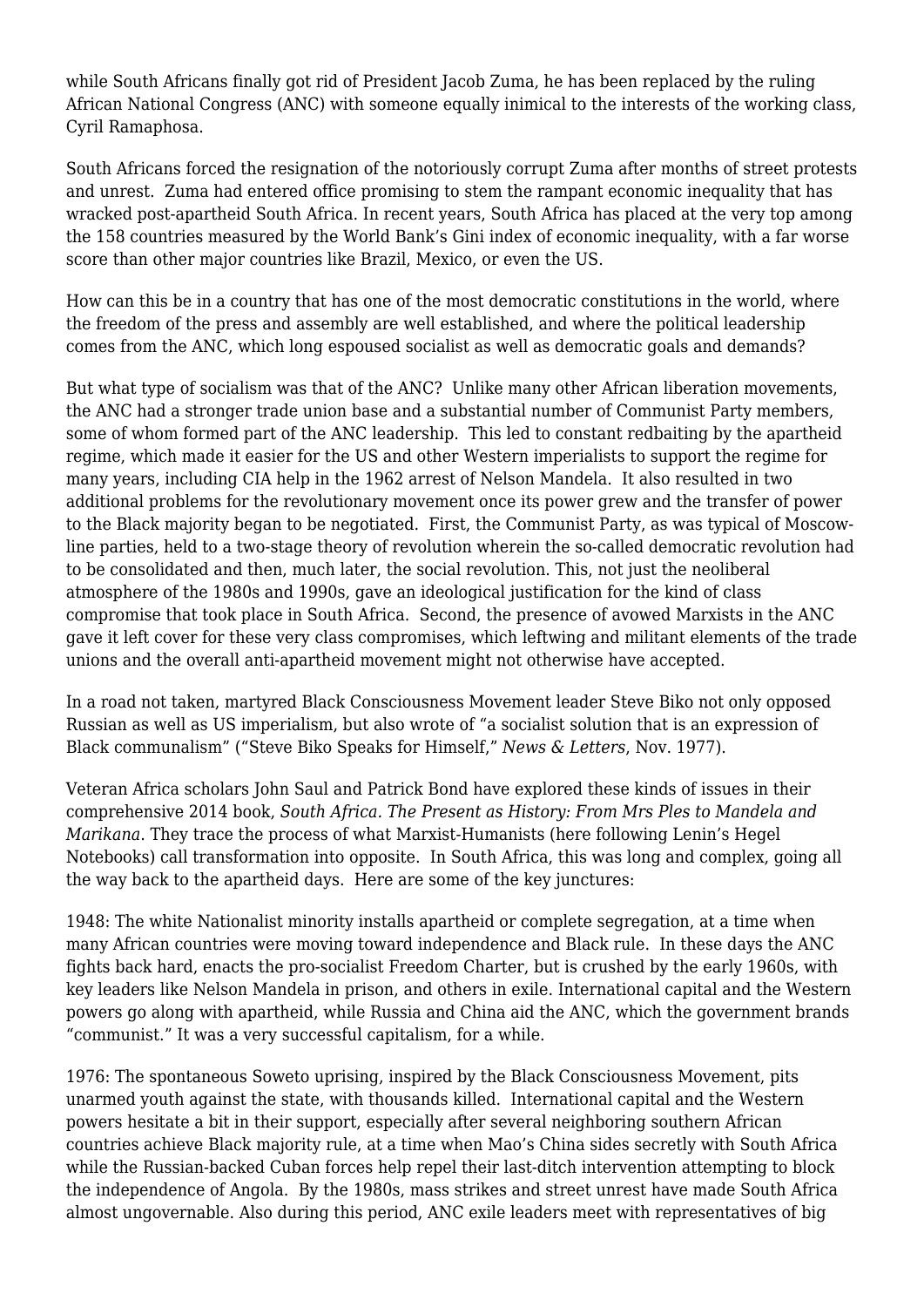South African capital, reassuring them that they only have a political revolution in mind and that their property will be safe.

1991: Apartheid collapses as Mandela is released from prison and by 1994 an ANC-led government is in power. In the interim, the ANC gets the mass community organizations that had mobilized the masses against the system to disband and coopts the labor movement. This decade is the high point of neoliberalism globally and the ANC leadership goes along with that trend, meeting criteria set by the International Monetary Fund. A new constitution establishes a formal democracy, including women's rights and gay rights, while the immensely popular Mandela gives the new system a positive face to the masses and home and the international community.

2012: The Marikana strike of platinum miners at a Lonmin Corporation mine demanding raises above their miserable wages is suppressed, with 34 workers killed by police, and with top ANC leaders condemning the strikers as reactionary elements. Today, unemployment stands officially at 27%, with most of the wealth controlled by the still mostly white top 10% of the population in economic terms (Peter Goodman, "South Africa's Unemployment Rate Is 27%," *NY Times* 2/16/18). The major city of Cape Town is threatened with complete loss of its water supply due to climate change and poor planning.

Who is the country's new president, replacing the corrupt Zuma? None other than Cyril Ramaphosa, the onetime founding leader in the 1980s of the National Union of Mineworkers, which played no small role in bringing down the apartheid system in this mineral-rich country. After liberation, Ramaphosa was sidelined from the top leadership and instead went into business, partnering with old white-owned capital. Today, he is a billionaire who holds an interest in Lonmin and who strongly condemned the 2012 strike. As Patrick Bond writes of Ramaphosa's ascent to the presidency, "Indeed a wicked combination of patronage politics and neo-liberalism is likely to continue" ("Cyril Ramaphosa relaunches neo-liberalism," *Links: International Journal of Socialist Renewal* 2/28/18).

What better example is there today than Ramaphosa of the transformation into opposite of someone who was once a revolutionary? What better example is there of a country where a merely political revolution has led to continued oppression, with Black faces replacing white ones, at least in the political sphere if not at the summit of the capitalist class itself?

To be sure, independent leftists and trade unionists are regrouping, with some unions breaking with the ANC and township unrest continuing. At present it is an uphill battle, but the first steps are being taken, above all recognizing the situation for what it is.

And what of China, site of one of the greatest social revolutions ever, often ranked in its impact alongside the French and Russian revolutions, but which from 1949 ended up with a totalitarian state-capitalist regime?

### **Where Is China Going?**

Since the 2008 Great Recession, the Chinese economy has continued to grow, but at around 6-7%, about half that of the previous "boom" period.

This, plus selective but severe repression under the increasingly authoritarian Xi Jinping, has limited the effectiveness of NGO-supported labor organizations. At the same time, however, a wide and deep pattern of labor unrest has developed over the past two decades (Hao Ren, ed., *China on Strike*, Haymarket 2016). Even the 2015 crackdown on human rights lawyers, including those supporting labor NGOs, will not wipe out this kind of resistance. For as Marx noted in the climactic conclusion of *Capital*, Vol. 1, the modern working class is "trained, united, and organized by the very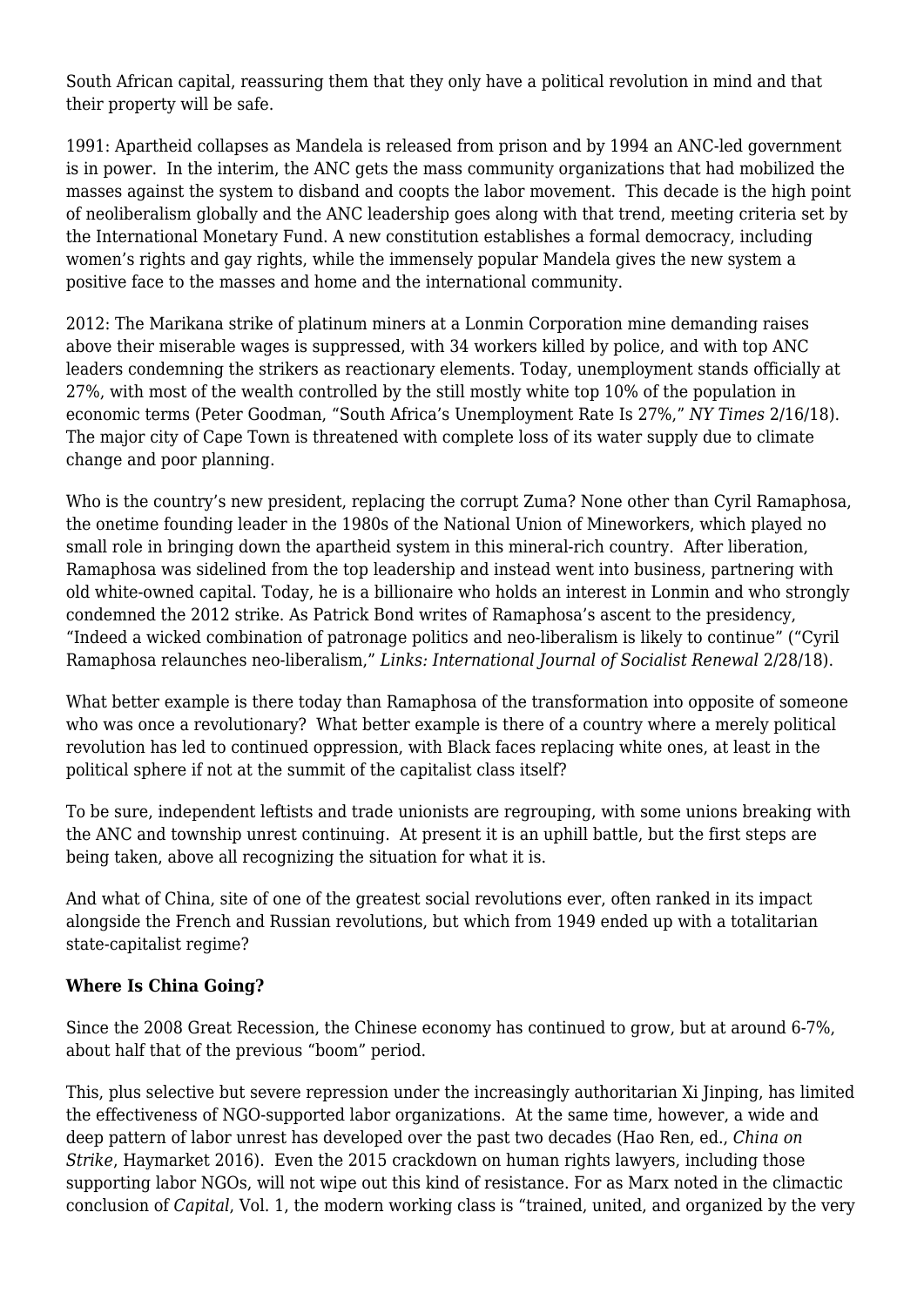mechanism of the capitalist process of production" and is therefore its living negation (Fowkes trans., p. 929). Because of this, the class struggle cannot be abolished even if labor organizations are repressed.

However, the dramatic restructuring of the Chinese economy since 2008 has created challenges for that kind of spontaneously developing working class action and organization. Alongside the old industrial economy with its massive factories, a new Internet-based "platform economy" is emerging, similar in some ways to the "gig economy" in the US. As China scholar Chin Kwang Lee writes, "In 2015, of the estimated 10 million people involved in e-commerce giant Alibaba, 80 percent were selfemployed." This has led to a more "atomized, informal, and precarious workforce" ("After the Miracle: Labor Politics under China's New Normal," *Catalyst* 1:3 Fall 2017, p. 111). Creative new forms of solidarity will have to be constructed.

The regime has courted Chinese nationalism and nostalgia for empire, also openly validating Confucianism alongside Mao Zedong/Deng Xiaoping thought. Xi Jinping has called for a Confucianstyle "harmonization" of social conflict, while creating a type of cult of personality around himself not seen since the time of Mao. Most shockingly, he engineered the end of the ten-year term limit, in place for over two decades, for himself.

Xi's appeal to Confucius is not as new as it seems either, however. For as Dunayevskaya noted in the 1963 appendix to the Japanese translation of *Marxism and Freedom*, later published as chapter 17, Mao departed from his ideological mentor Stalin on two issues: (1) the [paramount] role of the army, in and out of state power; and (2) "Thought Reform" (p. 299). In discussing Mao's concept of thought reform, wherein "class enemies" are supposedly converted by ideological conditioning, Dunayevskaya writes that such notions show that Mao was "permeated to the marrow of his bones… with Confucianism" (p. 306) and that "he is so blind to the actualities of the class divisions tugging at his rule that he believes in 'a [Confucian] world of Great Harmony,' where all contradictions, of course, 'complement each other'" (p 308).

Still, the open appeal to Confucius by the current Chinese leadership shows a retrogression, in the sense that Xi has put aside everything that was genuinely revolutionary about Mao's legacy, such as the radical transformation of the prerevolutionary patriarchal family and the uprooting of some of the most blatant forms of women's oppression. Not to speak of the ever-increasing concentration of wealth at the top. However, in continuity with the Mao era, the working people's standard of living is being held down, the better to foster capital accumulation, but with some of today's accumulation going to private profit.

Despite these deep contradictions, Chinese state-capitalism retains a dynamism that places it on track to surpass the US as the world's hegemonic capitalist power, a process that is only being hastened by the erratic, destructive rule of Donald Trump.

### **Back to Europe and the US**

The ascendancy of Trump was preceded by the rise of authoritarian politics in some of the core liberal democracies of Western Europe. Decades ago, the neofascist National Front was already surging in France as a strong minority party, while Jörg Haider's Freedom Party briefly participated in a national coalition in Austria. Since Trump's inauguration, the floodgates have opened. Most dramatically, Italy elected a far-right government in March, resulting in a refusal even to let a shipload of desperate refugees land their boats, a clear violation of international law. Late last year, the mainstream Austrian conservatives were taken over by a far-right leadership, which is in coalition with the Freedom Party. In Germany last year, the neofascist Alternative for Germany garnered 13% of the vote, while rightwing Christian Democrat Horst Seehofer of Bavaria almost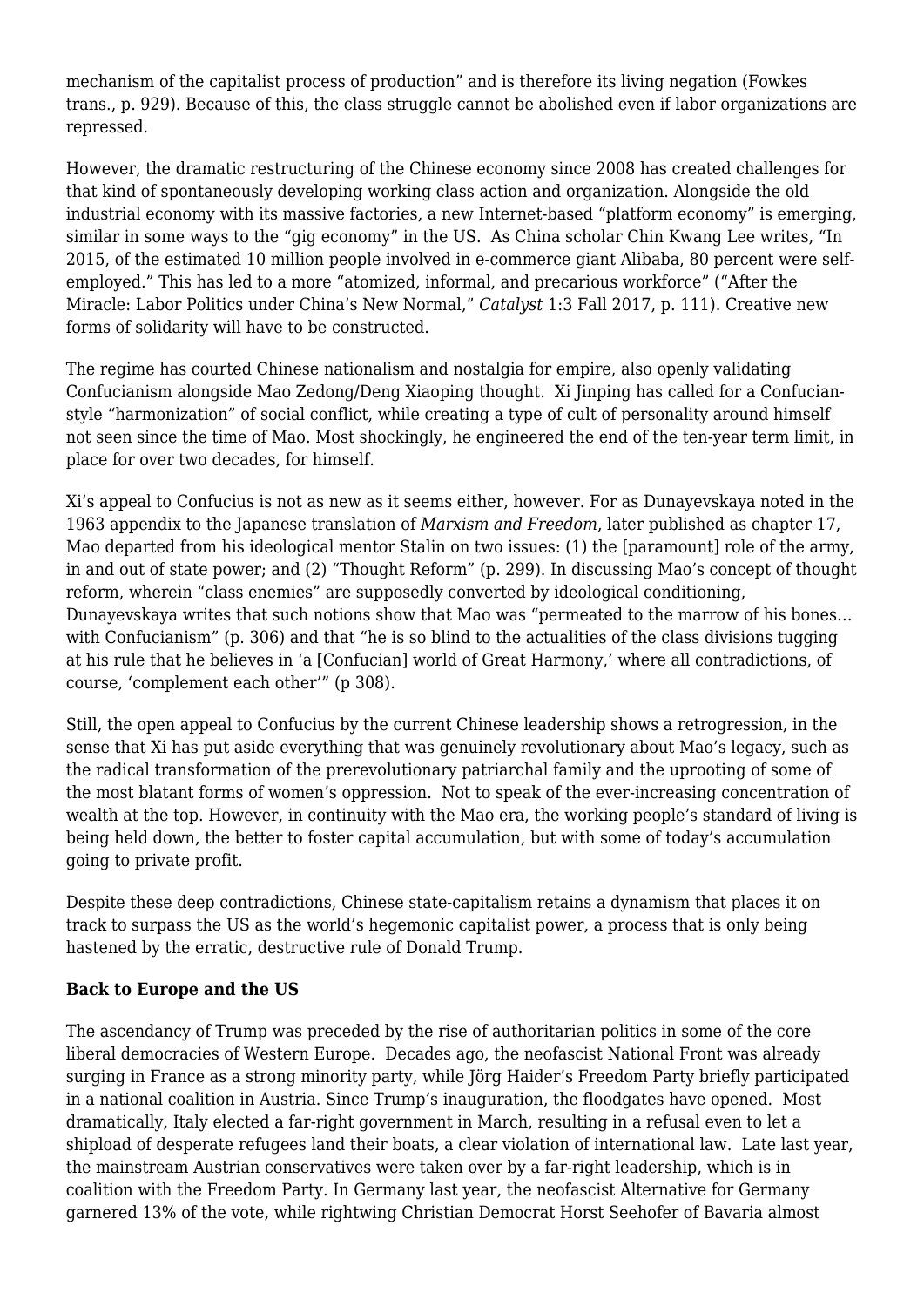brought down the coalition government this summer. Again, Islamophobia and anti-immigrant sentiment are the main mobilizing factor. To the east, Hungary and Poland have gone even further to the right, with deeply authoritarian regimes establishing themselves at a very fast pace. To one degree or another, these far-right parties and regimes have also attacked neoliberalism and have, with the exception of Poland, shown an open affinity with Putin's Russia. Here too, they have echoed and sometimes anticipated Trump.

The left is by no means dead, however, especially in the UK, where Jeremy Corbyn continues to surge. In France, the new centrist party of Emmanuel Macron held off the National Front in last year's elections, albeit with a strong challenge from leftwing populist Jean-Luc Mélenchon.

Two types of struggles illustrate both the possibilities and the challenges facing the Western European left. In France, a protracted strike by railway workers against Macron's austerity measures seems to have faltered, in contrast to a similar movement in 1995 that forced the government to back down by convincing other workers and the public that breaking their relatively high wage and benefit packages would downgrade society as a whole (Cole Stangler, "French Labor Derailed," *Jacobin* 6/22/18). Italy illustrates a different type of movement, from the deepest layers of immigrant labor, where the leftist USB union saw one of its organizers murdered a few weeks ago. Soumayla Sacko, an immigrant from Mali, toiled in the fields of Calabria in southern Italy for paltry wages while living in a shantytown. After Sacko's death in an apparently racist incident in the community, other agricultural workers, both migrant and Italian born, were able to hold a rally and then a protest strike of 2000 workers, which gained national attention for their cause (Aboubakar Soumaoro, "The Murder of a Trade Unionist," *Jacobin* 6/10/18).

Everywhere today, the challenge facing these forms of subjective resistance is how to unite this kind of struggle with those like the French railway workers strike. Steps have been taken along those lines, but they need to be deepened in the spirit of the Marxist-Humanist concept of "Black masses as vanguard" in the US, and linked to a Marxist critique of capital that also projects a viable and humanist alternative.

While the neoliberal version of state-capitalism may be waning, we remain in the era of statecapitalism, a global stage born in the 1930s that succeeded the monopoly capitalism of Lenin's day. This goes far beyond Bonapartism, which appeared fifty years earlier, at the dawn of industrial capitalism in France. The monopoly capitalism of Lenin's time could coexist with political democracy at home while conducting a murderous imperialism abroad. But at the later stage of state-capitalism, capitalism inside the most economically developed countries tends in another direction, as Dunayevskaya wrote sixty years ago in *Marxism and Freedom*:

"State capitalism is not a continuous development of capitalism in the sense of a development without breaks. It is a development through transformation into opposite. Capitalism lived and progressed by free competition. Hence, it found its fullest development under a democratic bourgeois or parliamentary democracy. State capitalism means, and can only mean, bureaucracy, tyranny and barbarism as could have been seen in Nazi Germany and can be seen in totalitarian Russia. One would have to be blind not to see elements of it everywhere, including the United States" (p. 258).

The long relative prosperity of 1945-75 papered some of that over for a time, but only after tens of millions had been killed in the most destructive war the world had ever seen, most of them civilians, and many of them deliberately murdered in death camps or through nuclear weapons. Today we will not progress, as old Hegel wrote, without "staring the negative in the face, and lingering with it" (*Phenomenology* ¶ 32).